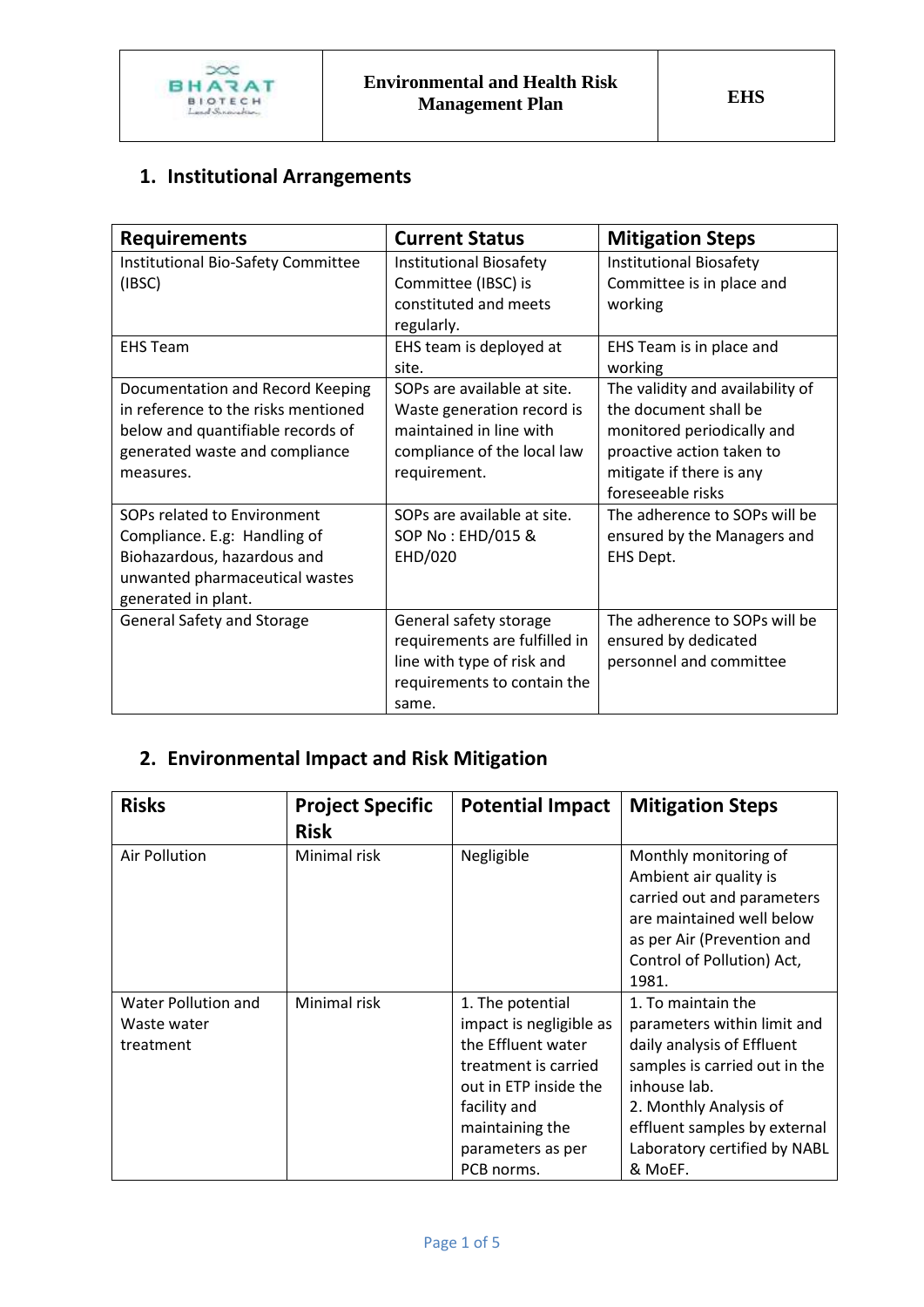

|                            |              | 2. The parameters<br>are maintained well<br>below as mentioned<br>in the CFO.<br>3. The treated<br>Effluent water i.e RO<br>permeate is used for<br>Utilities and<br>Gardening purpose.  | 3. The Parameters are<br>maintained well below as<br>per Water (Prevention and<br>Control of Pollution) Act,<br>1974                                                                                                   |
|----------------------------|--------------|------------------------------------------------------------------------------------------------------------------------------------------------------------------------------------------|------------------------------------------------------------------------------------------------------------------------------------------------------------------------------------------------------------------------|
| Chemical waste             | Minimal risk | The potential impact<br>is low as chemical<br>waste is discarded as<br>per SOP to the third<br>party approved by<br>Telangana State<br>Pollution control<br>board.                       | The chemical & Hazardous<br>waste is disposed as per<br>SOP: EHD/020. SOP title-<br>Destruction and safe<br>disposal of Unwanted<br>Pharmaceutical and other<br>material.                                              |
| <b>Biological Waste</b>    | Minimal risk | The potential impact<br>is low as Biological<br>waste is discarded as<br>per SOP to GJ<br>Multiclave (India)<br>Pvt.Ltd. (certified by<br>Telangana State<br>Pollution control<br>board. | Controlled through Handling<br>storage and disposal of<br><b>Biomedical waste Standard</b><br><b>Operating Procedure: SOP</b><br>No: EHD/015 Title: Handling<br>of Biohazardous/Hazardous<br>waste generated in plant. |
| Heavy metals               | Minimal risk | No activity related to<br>utilization or<br>generation of heavy<br>metals is part of<br>project plan.                                                                                    | No activity related to<br>utilization or generation of<br>heavy metals is part of<br>project plan.                                                                                                                     |
| <b>Radiation Waste</b>     | Minimal risk | Radiation waste is<br>not generated in the<br>company. No activity<br>related to generation<br>or use of radio<br>isotopes in research<br>or manufacturing is<br>under research plan.    | Radiation waste is not<br>generated in the company.<br>No activity related to<br>generation or use of radio<br>isotopes in research or<br>manufacturing is under<br>research plan.                                     |
| <b>Electronic Waste</b>    | Minimal risk | The potential impact<br>is negligible, as it will<br>be discarded through<br>authorized dealer.                                                                                          | SOP is in place. SOP no.<br>EHD/047, Title: E-Waste<br>Management.                                                                                                                                                     |
| Hazardous and C&D<br>Waste | Minimal risk | The potential impact<br>is low as Hazardous<br>waste is discarded as<br>per SOP to Telangana<br><b>State Pollution</b><br>Control Board                                                  | 1. The project management<br>team will ensure that the<br>construction debris are<br>cleared as per the Norms of<br>GHMC/TSIIC. 2. The<br>Hazardous waste is disposed                                                  |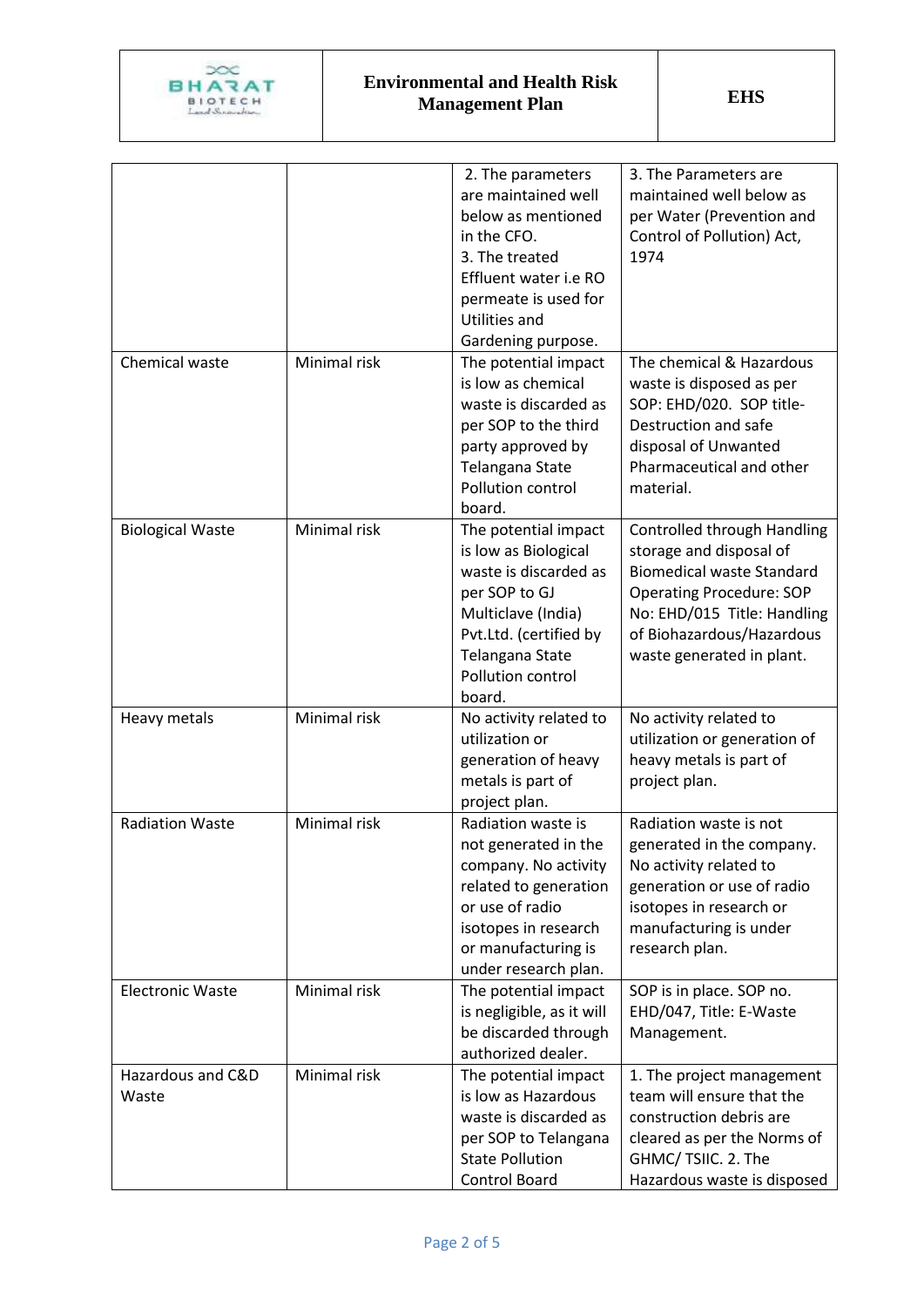

|                        |              | authorized third | as per SOP: SOP No:         |
|------------------------|--------------|------------------|-----------------------------|
|                        |              | party.           | SOP/EHD/015, Title:         |
|                        |              |                  | Handling of Biohazardous    |
|                        |              |                  | /Hazardous waste            |
|                        |              |                  | generated in plant.         |
| Destruction/alteration | Minimal risk | Very low         | As the existing building is |
| of surrounding         |              |                  | used for the project, there |
| ecosystem              |              |                  | will be minimal impact or   |
|                        |              |                  | even no impact on           |
|                        |              |                  | surrounding Eco system.     |

## **3. Occupational Health and Safety and Risk Mitigation**

| <b>Risks</b>                                          | <b>Project Specific</b><br><b>Risk</b> | <b>Potential Impact</b>                                                                                                                                                                                                                                                         | <b>Mitigation Steps</b>                                                                                                                                                                                                                      |
|-------------------------------------------------------|----------------------------------------|---------------------------------------------------------------------------------------------------------------------------------------------------------------------------------------------------------------------------------------------------------------------------------|----------------------------------------------------------------------------------------------------------------------------------------------------------------------------------------------------------------------------------------------|
| <b>Heat Hazards</b>                                   | Minimal risk                           | Risk of burn injuries                                                                                                                                                                                                                                                           | The Steam lines and<br>hot surfaces are<br>insulated along with<br>display of hazard<br>indicating signages.                                                                                                                                 |
| Chemical hazards,<br>including fire and<br>explosions | Minimal risk                           | The potential impact<br>will be low as the<br>activities related to<br>Solvent handling are<br>controlled through<br>SOP along with<br>execution of all non-<br>routine activities<br>through "Work Permit<br>System". Procedure in<br>place to handle on-<br>site emergencies. | SOP no. EHD/046,<br><b>Title: Work Permit</b><br>System.<br>SOP No. EHD/052<br><b>Title: General Safety</b><br>and Emergency<br>Response Planning.<br>Along with these,<br>trained Emergency<br>Response Team (ERT)<br>is available at site. |
| Pathogenic and<br>biological hazards                  | <b>Minimal Risk</b>                    | The potential impact<br>is low as pathogens<br>and biologicals are<br>handled in controlled<br>conditions                                                                                                                                                                       | Solid waste and liquid<br>waste<br>decontamination<br>procedures are in<br>place.                                                                                                                                                            |
| Radiological hazard                                   | No Risk                                | <b>Minimal Risk</b>                                                                                                                                                                                                                                                             | Radiological waste will<br>not be generated from<br>the facility.                                                                                                                                                                            |
| <b>Electronic Waste</b>                               | Low Risk                               | Low                                                                                                                                                                                                                                                                             | An SOP is in place for<br>handling E-waste. SOP<br>No. EHD/047, Title: E-<br>waste Management.                                                                                                                                               |
| Hazardous and C&D<br>Waste                            | <b>Minimal Risk</b>                    | The potential impact<br>is low as Hazardous<br>waste is discarded as                                                                                                                                                                                                            | The project<br>management team<br>will ensure that the                                                                                                                                                                                       |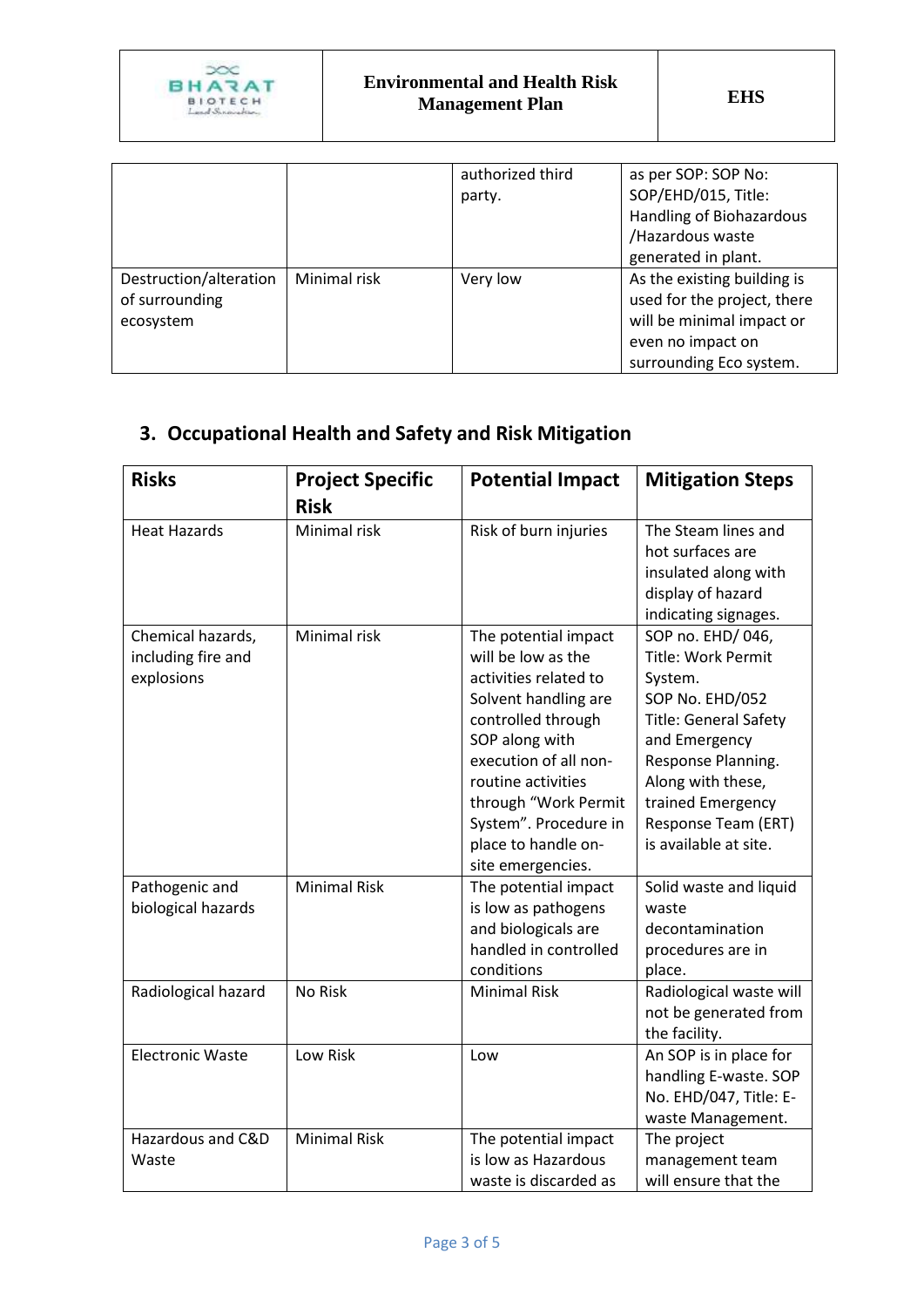

|                |                     | per SOP to third party | construction debris        |
|----------------|---------------------|------------------------|----------------------------|
|                |                     | approved by TSPCB)     | are cleared as per the     |
|                |                     |                        | Norms of                   |
|                |                     |                        | TSIIC(Telangana State      |
|                |                     |                        | Industrial                 |
|                |                     |                        | Infrastructure             |
|                |                     |                        | Corporation) 2. The        |
|                |                     |                        | Hazardous waste is         |
|                |                     |                        | disposed as per SOP        |
|                |                     |                        | No. EHD/015 with           |
|                |                     |                        | title, "Handling of        |
|                |                     |                        | Biohazardous and           |
|                |                     |                        | Hazardous waste            |
|                |                     |                        | generated in plant.        |
| <b>Noise</b>   | <b>Minimal Risk</b> | <b>Minimal Risk</b>    | Monthly monitoring of      |
|                |                     |                        | Noise pollution will be    |
|                |                     |                        | carried out by the         |
|                |                     |                        | authorized third party     |
|                |                     |                        | and parameters are         |
|                |                     |                        | maintained as per          |
|                |                     |                        | <b>Noise Pollution</b>     |
|                |                     |                        | (Regulation and            |
|                |                     |                        | Control) Rules, 2000       |
| Process safety | Low Risk            | Low impact             | To minimize the risk       |
|                |                     |                        | HIRA (Hazard               |
|                |                     |                        | identification & risk      |
|                |                     |                        | Assessment) HAZOP          |
|                |                     |                        | (Hazard and                |
|                |                     |                        | operability) study are     |
|                |                     |                        | carried out and            |
|                |                     |                        | preventive measures        |
|                |                     |                        | are implemented as         |
|                |                     |                        | per the Factories Act.     |
|                |                     |                        | 2. Risk shall be           |
|                |                     |                        | minimized by regular       |
|                |                     |                        | safety trainings of        |
|                |                     |                        | Employees, usage of        |
|                |                     |                        | <b>Personal Protective</b> |
|                |                     |                        | equipment.                 |